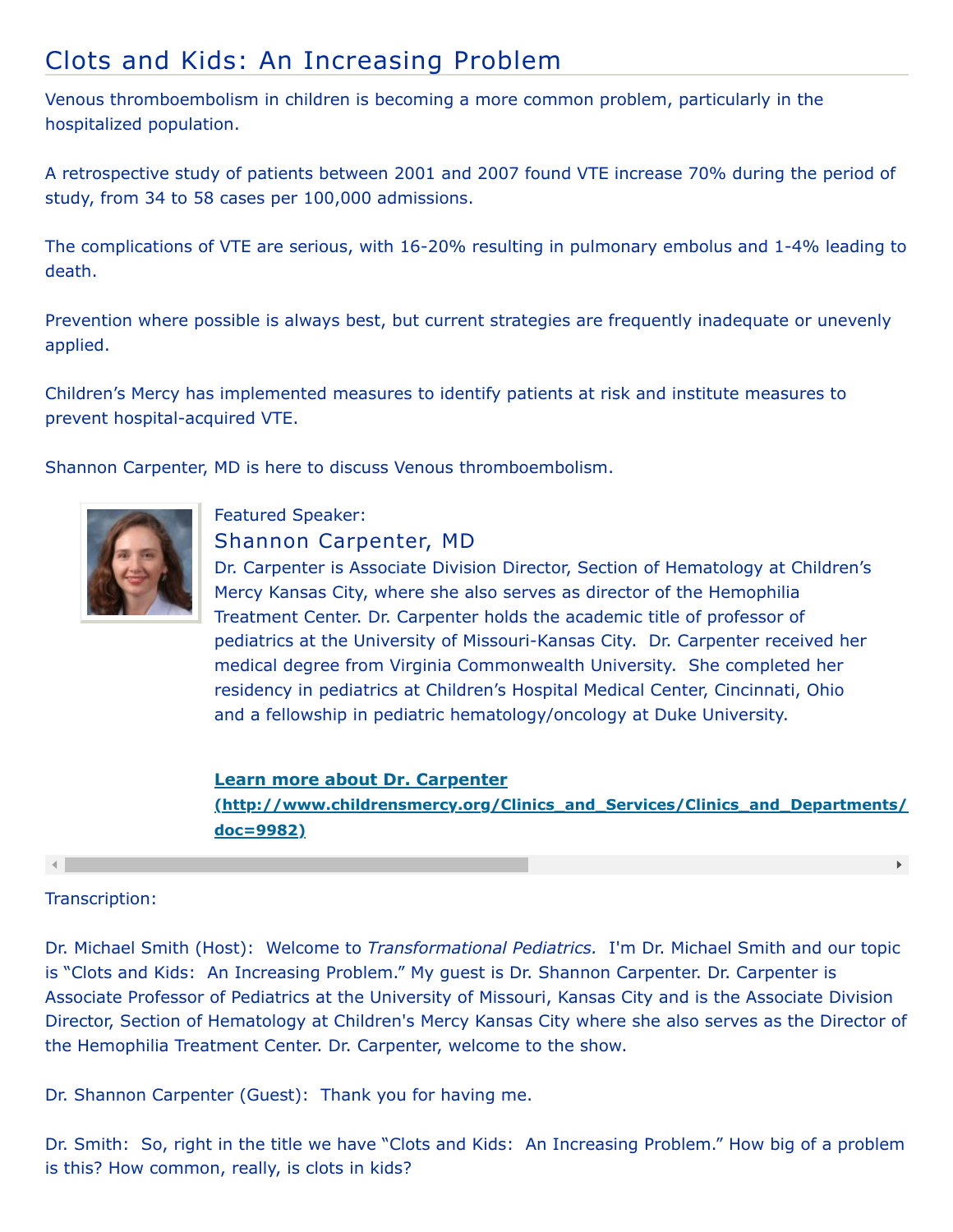Dr. Carpenter: So, it is a rising problem particularly in hospitalized children. There was a study that was done and that was published in 2009 from the Children's Hospital of Philadelphia that showed that in hospitalized children, the rate of clot or, in this case, termed venous thromboembolism or VTE, increased 70 percent during the period of the study. Now, I should say that while it is an increasing problem in children, we're still talking about a rare event that went, in this particular case, from 34 cases per 100,000 admissions to 58 cases per 100,000 admissions. So, it's still fairly rare. But, in hospitalized children, we see it pretty frequently. In Children's Mercy we have a dedicated in-patient coagulation consult service that sees patients with bleeding and clotting problems within the hospital. We're on pace to see over 200 new consults this year of children with bleeding and clotting problems. About 80% of those are kids with clots. So, you can see that in a big hospital like Children's Mercy, it's a problem seeing kids with clots.

Dr. Smith: Why do you think we're seeing the increase? You're on pace right now for about 200 cases. How does that compare to previous years and, if it is a significant increase, what do you think is going on?

Dr. Carpenter: So, we saw 146 distinct, new consults last year. So, we are seeing an increase in our number of people who we are seeing. I think there's a couple of different reasons for that. One is I think we're doing a better job of identifying kids with clots. I think that we've recognized it as a significant problem that is something that we have to pay attention to. Previously, some clots were either not ever identified or when they were identified, people didn't recognize that was a significant problem. We are also better at treating complex diseases. So, kids who are hospitalized are hospitalized for a number of different reasons but we're better at treating complex congenital heart disease; we're better at treating certain cancers; we're better at treating certain other congenital disorders; we're much better at treating neonates. Younger and younger children are surviving after being born prematurely and all of those kids are at higher risks for clotting compared to a healthy child on the street. So, that, combined with medical instrumentation such as lines, all combine to create a higher risk of clots in certain populations.

Dr. Smith: What are the short-term and long-term implications for children who have had a clot?

Dr. Carpenter: The most significant short-term complication is death. About 1-4% of children who develop a clot, a venous thromboembolism, will die. About 20% will get a pulmonary embolism clot to the vessels that lead to the heart and then escaping to the lungs – from the heart to the lungs. So, all of those are pretty major problems, as you can see. Depending upon where the clot is, you can have an effect to that organ, for a particular acute time period. So, if the clot is in the vessels leading to or from the kidney, you can have problems with acute renal insufficiency. Clots are a great place for bacteria to grow, so you can have sepsis. You can develop chylothorax or lymphatic fluid around the lungs due to clots. I've had a patient lose an arm related to a clot. He developed a very aggressive venous clot and developed venous gangrene. In the smaller portion, you can just have catheters that won't work anymore, which doesn't seem like such a big deal when you think about the rest of what I've just talked about but if you have a patient who really needs their line, that could be a major issue if they've run out of other sites for it. Chronic issues, the main one that we worry about is post-thrombotic syndrome. Patients who have a venous thromboembolism in a limb can develop damage to the veins in that limb and they can have chronic swelling, skin changes, temperature changes, pain, cramping, tingling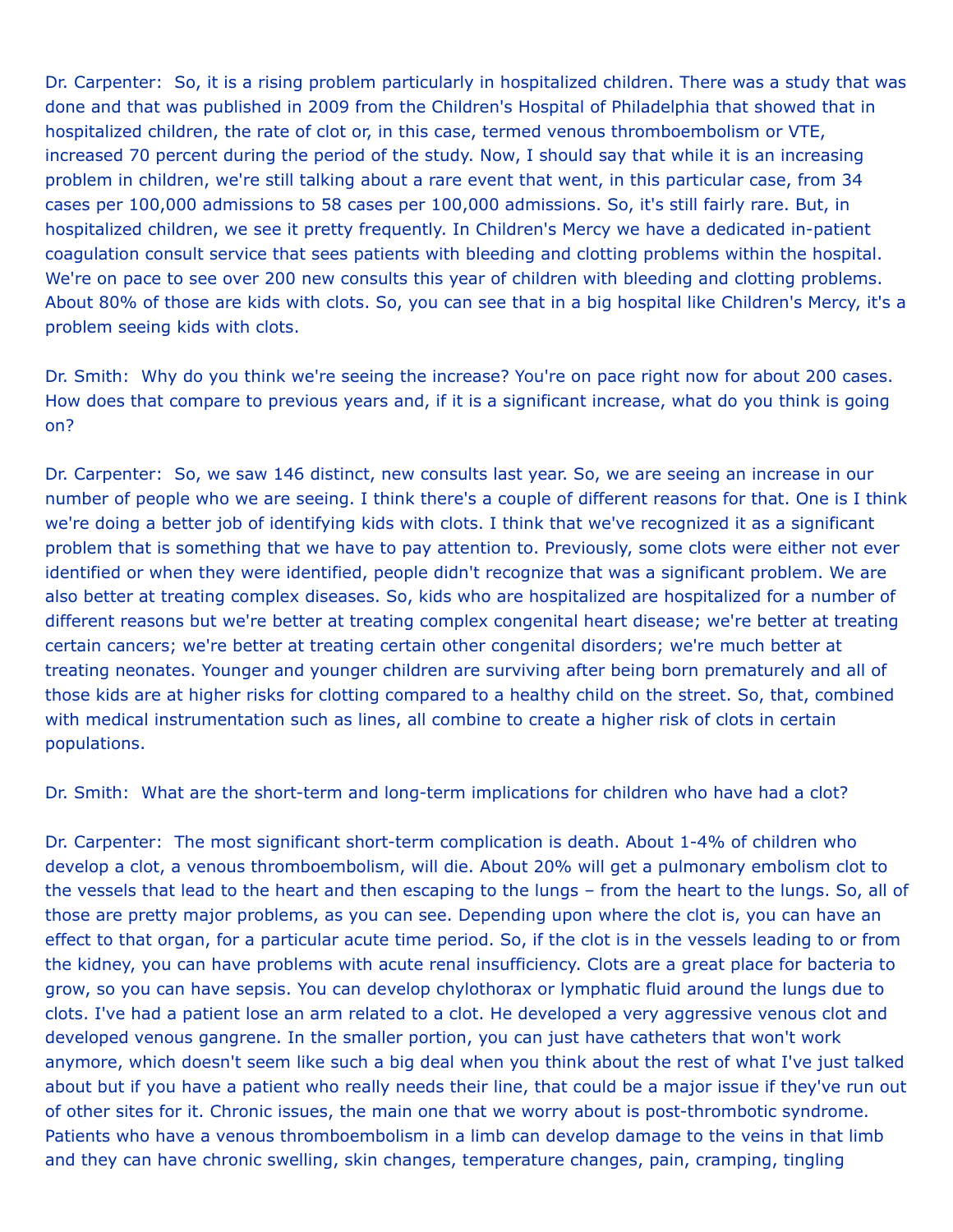sensations, even ulcers and dilated vessels, depending on how severe that post-thrombotic syndrome is. There's a lot of things that can occur and patients who have had a clot are at risk for another clot. About 20% of patients with a limb clot will develop that post-thrombotic syndrome I was referring to.

Dr. Smith: In reference to the post-thrombotic syndrome, does the risk go up the longer it's not diagnosed and treated? I mean, if I diagnose quickly, get treatment going, does post-thrombotic syndrome risk decrease in those cases?

Dr. Carpenter: Exactly.

Dr. Smith: It does? Okay.

Dr. Carpenter: Yes. So, the things that increase the risk of post-thrombotic syndrome are a clot that fully occludes the vessel and delay in treatment. If we can treat with good anticoagulation in a timely manner, then that will reduce their risk of getting post-thrombotic syndrome.

Dr. Smith: So, let's move to the question of prevention, then. So, we know which patients are at higher risk. What can we do, then, to prevent clots in kids?

Dr. Carpenter: So, we're focusing our efforts right now on preventing hospital acquired clots. There are a small number of kids who have an increased risk of clotting that they inherit and that is something that is handed down through their family and we can do some things for them. We can be aware of certain medications that can increase their risk of clotting, like oral contraceptives in teenage girls. But, there may not be a ton that we can do for those kids outside of their genetics that have already predispositioned them. But, in the hospital, we have the opportunity to prevent clots that we cause through medical procedures or clots that kids get because of infections or other illnesses that bring them to the hospital. On average at Children's Mercy, we have a hospital acquired venous thromboembolism every 13 days. Now, that's not including the NICU. We know that neonates and adolescents have the highest rates of thrombosis when you look at the ages of kids. When we look at the associated things that go along with that, central lines, so having a central line in place and, certainly, if that central line gets infected puts them at higher risk of getting a clot. Decreased mobility and certain infections can put you at higher risk: osteomyelitis and staph aureus infections can put you at higher risk for getting a clot. So, what can we do to prevent it? We don't know how to prevent all of them. We have some data on preventing, certainly lower extremity or immobility related clots, by using sequential compression devices, the squeezy boots that people get put on when they aren't moving around and those can decrease clots to a certain extent. There are certain patients who probably would benefit from an anticoagulant while they're in the hospital. As an adult, if you go in the hospital, I think even if you're visiting they give you an anticoagulant. But, you know, certainly if you're admitted, that's a very common thing to do. There's only certain populations where we have good data in pediatrics, to say that an anticoagulant really benefits and prevents a clot from forming. So, a lot more research really needs to be done and we're collaborating nationally with the Solutions for Patient's Safety Children's Hospitals, which is a large collaborative of children's hospitals looking to reduce hospital acquired conditions, but, trying to better work out prophylactic guidelines for children to prevent clots coming into the hospital.

Dr. Smith: Let me ask you, Dr. Carpenter, so even though we don't have a lot of data on the use of